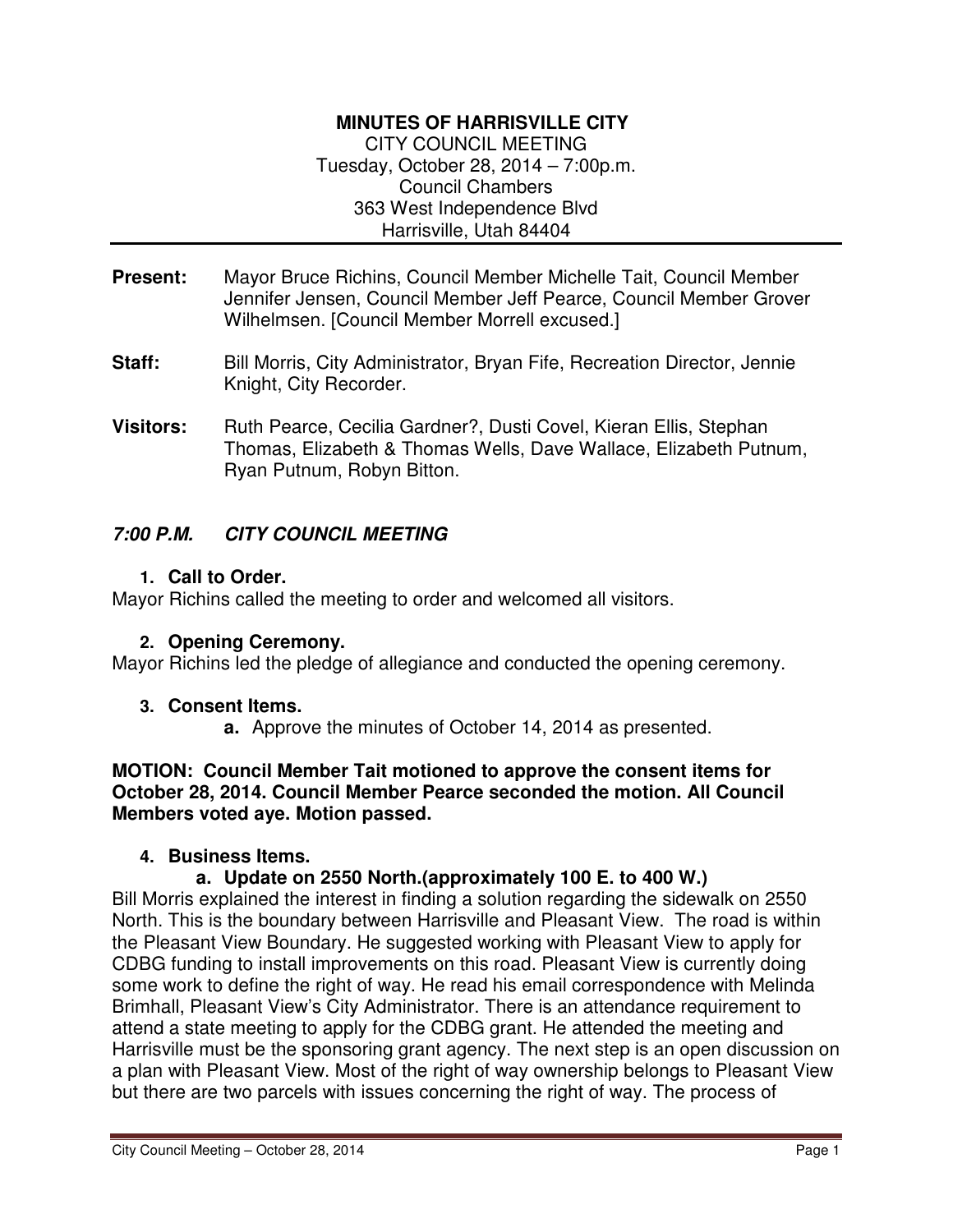condemning the property and purchasing the right of way may be lengthy; unless the property owner surrenders the property. There are also mature trees within the right of way.

Council Member Jensen pointed out this area on Google maps. Bill Morris explained that an environmental officer must be appointed to determine whether this area qualifies for a CDBG grant. The grant will compensate his time and efforts. He would like for Pleasant View to come up with the matching funds, but the right of way issue must be resolved as well. A survey to show this project will benefit moderate to low income housing must also be conducted for the proposed area. Council Member Jensen has spoken with the PTA and they will help with the survey. She asked how many households need to be included in the survey. Bill Morris responded they will have to draw out the boundary and submit it to the state for approval. He said there is a 50/50 chance of receiving the grant award. Hopefully they will be able to provide enough information to show the benefit of this project. Council Member Jensen said she has pictures of the area showing the dangerous conditions.

Bill Morris explained there is \$1 million shared for all CDBG applicants. This project alone will be asking for 25% of that money. Council Member Jensen asked how much money Pleasant View will need to come up with. Bill Morris estimated about \$40,000 to \$50,000. If there are relationships with the property owners within the right of way and they donate this property, this can be used as matching funds. Public hearings must be held and specific documentation submitted with the CDBG application. The Wasatch Regional Council will then determine whether this qualifies for funding. He feels this project will benefit a moderate income neighborhood.

Council Member Pearce asked if this just included installation of the sidewalk. Bill Morris clarified this includes the curb, gutter, and sidewalk improvements. After the application process and review are complete, we will see if funding is awarded. Bill Morris explained his familiarity with the grant application due to his involvement as a project manager on the existing grant to bring the city offices into ADA compliance. He will be able to assist in executing the grant afterwards.

Council Member Jensen asked what the course of action will be if we are not awarded the grant. Bill Morris said this is the first option; we will look at other options at that time. Council Member Wilhelmsen submitted for an education campaign for the speed trailer a few years ago. The safe routes to school grants unfortunately do not cover infrastructure. The fact that this is an infrastructure project, the CDBG grant is the applicable funding. Bill Morris encouraged Council to pass the ensuing resolution to help with the CDBG applications.

#### **b. Discussion/possible action to approve Harrisville City Resolution 2014-11; a resolution of Harrisville City, Utah, designating an environmental certifying officer (ECO).**

Bill Morris explained he is currently working on the CDBG grant to bring the city office building into ADA compliance. He will be submitting the final information for this application and then next year's project will include the sidewalk. Mayor Richins asked if we have ever had an environmental certifying officer in the past. Bill Morris said there is no documentation showing a previous officer.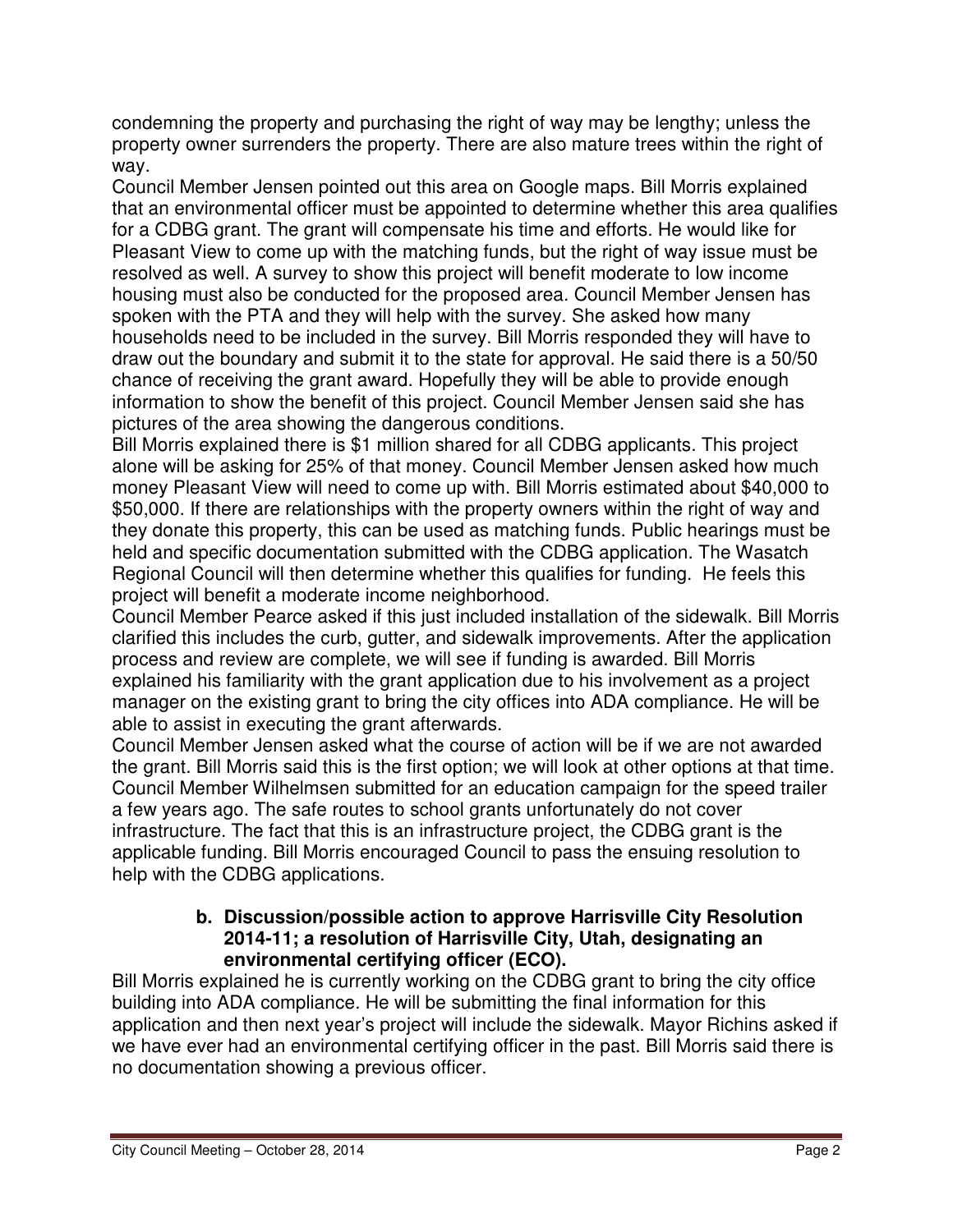**MOTION: Council Member Jensen motioned to approve Harrisville City Resolution 2014-11; a resolution of Harrisville City, Utah, designating an environmental certifying officer (ECO). Council Member Tait seconded the motion. A Roll Call vote was taken.** 

| <b>Council Member Wilhelmsen</b> | Yes |
|----------------------------------|-----|
| <b>Council Member Tait</b>       | Yes |
| <b>Council Member Pearce</b>     | Yes |
| <b>Council Member Jensen</b>     | Yes |

# **Motion passed 4-0.**

**c. Discussion/possible action to adopt 2014-15 Capital Investment Plan.**  Council Member Tait requested a few clerical errors be corrected. Bill Morris went through the Capital Investment Plan page by page. Several projects have been completed and several projects are under completion. Long term projects such as park redevelopment, realignment of Larsen Lane, and the pending ADA compliance project are all included in the new plan. The first CDBG project, which includes the ADA compliance, must be finished before a second project can be awarded. The business license fee study is complete, and the impact fee is pending. Bill Morris inserted the 2550 North project on the brief summary of projects section. He valued this project at \$250,000 and listed this as high priority, based on the overall economic need. We will have the same five year plans. He recommended approval of this one year plan.

#### **MOTION: Council Member Tait motioned to adopt the 2014-15 Capital Investment Plan with the amended changes. Council Member Wilhelmsen seconded the motion. All Council Members voted aye. Motion passed.**

# **5. PUBLIC COMMENTS - (3 minute maximum)**

Dave Wallace, 646 E 2475 No, Principal of Majestic Elementary, said he understands this is a complicated project. The road is in Pleasant View, with the school in Harrisville, servicing students including North Ogden. He gave a brief history on why the school district is not busing the students anymore. Due to the completion of the interior roads from development, many students that were previously bused now live within walking distance. He said North Ogden is installing a black top surface through the right of way on the East end of 2550 N. but there is still a section of about 180 yards with around 60 students passing through this area. This, of course, will increase with more growth and development in the area. He said the sidewalk improvement will benefit more than just the Majestic Elementary students. Also, Orion Jr. High and the Montessori school in North Ogden. He feels this will be a benefit to the whole community. He expressed his appreciation for the support shown by Harrisville City.

Elizabeth Putnam, 302 E 2350 N. North Ogden, PTA president at Majestic Elementary, said if her kids were walking to school, they would be walking down this road. There are single moms that do not have a choice. She appreciates Harrisville taking on this project.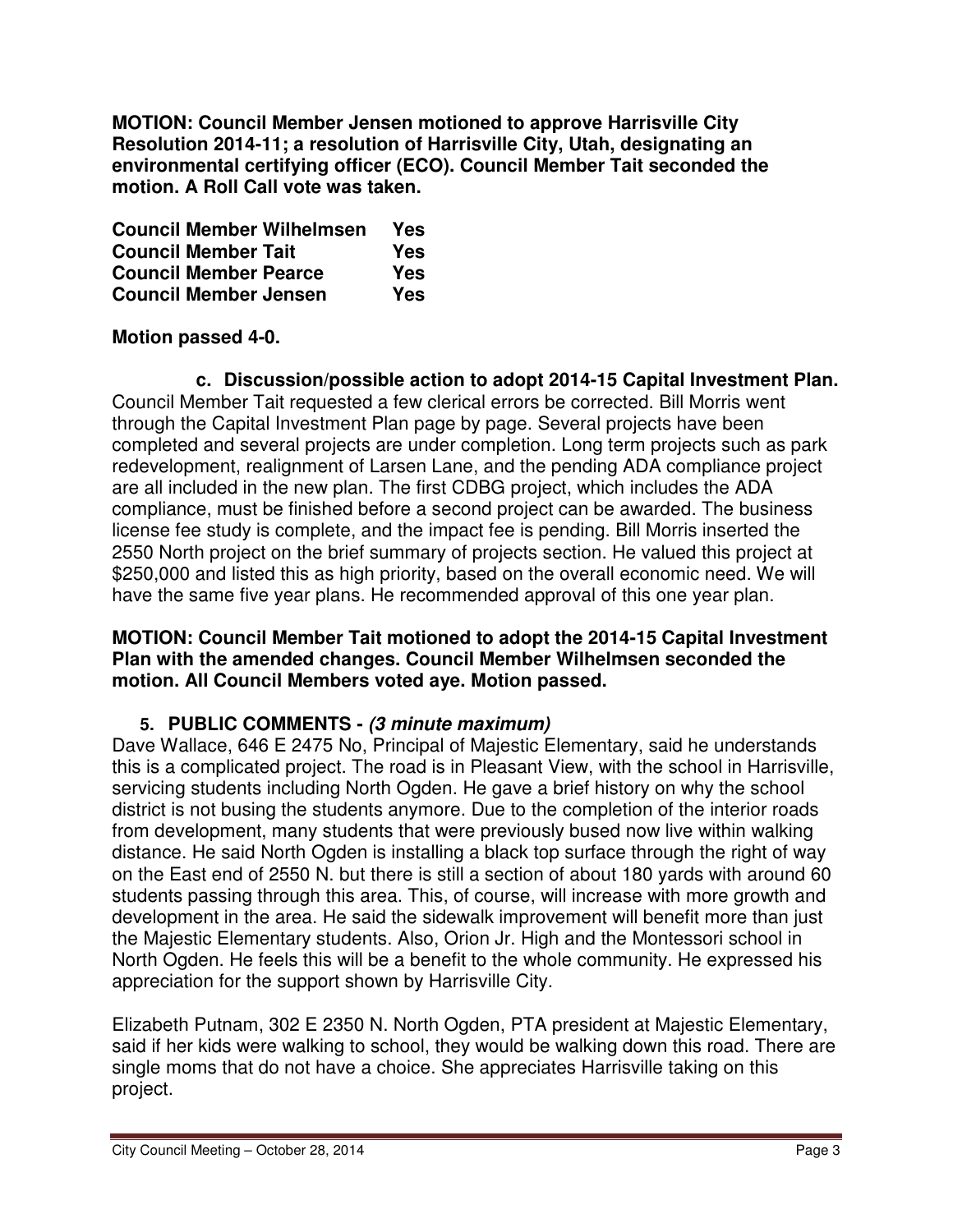Bill Morris suggested these individuals attend the public hearing for the CDBG grant application.

Robyn Bitton, 4813 W. 2150 N.,Plain City, said she has been an educator at Majestic Elementary since the school opened. Boundaries have been changed and things have been done to try to reduce the number of students that attend Majestic. But there is growth everywhere. This is a very dangerous road. She discussed this with the principal this morning, if there are ways that she could help out, she would like to. She has been on the safety committee and there have been a lot of questions concerning this road. She knows contractors. A lot of kids travel this road. Because of the growth in the area, this has become a very dangerous road. She appreciates the concerns of the Council.

Tara Tippetts, 223 W. 2150 N, is a new resident but previously lived up in the area affected by this project. She thanked Council for helping make this a smooth thing. There is concern that this was going to be put off and something would happen to one of the kids. They have been trying to get some attention to this and get everybody on the same track.

# **6. Mayor/Council Follow-up.**

Council Member Wilhelmsen said back when he was applying for safe routes to school grants, the funds were to be used on non infrastructure. The sidewalk issue on 2550 North is an infrastructure issue. It has been a challenge to address this. Bill Morris commented he hopes we get awarded the grant. Mayor Richins said he understands this has become more and more of an issue because of the road development. Principal Wallace explained that prior to last year there were gaps throughout the city where buses had to pick up kids by Orion Jr. High and transport them to Majestic. Because there was extra space on the buses, these kids were picked up. Now that the road is finished, the students are within walking distance and must walk. In his opinion, the school district covered this with providing the buses, now the responsibility has been transferred to the city councils. He explained that Pleasant View has not been involved in this process. He would like to get all of the cities together to work out a solution. Council Member Wilhelmsen asked how many students cross this road. Principal Wallace said only around 20 Pleasant View students have to cross 2550 North to walk to school. All other Pleasant View students are bussed.

Council Member Jensen expressed her concern with open water meter holes in the area of 225 West. Mayor and Council discussed what the construction standards are. Bill Morris said staff will find out who is responsible to remedy the situation.

# **7. Adjourn.**

Mayor Richins motioned to adjourn at 7:42 p.m.

# **8. Convene into Work Session.**

**a.** Communication Training.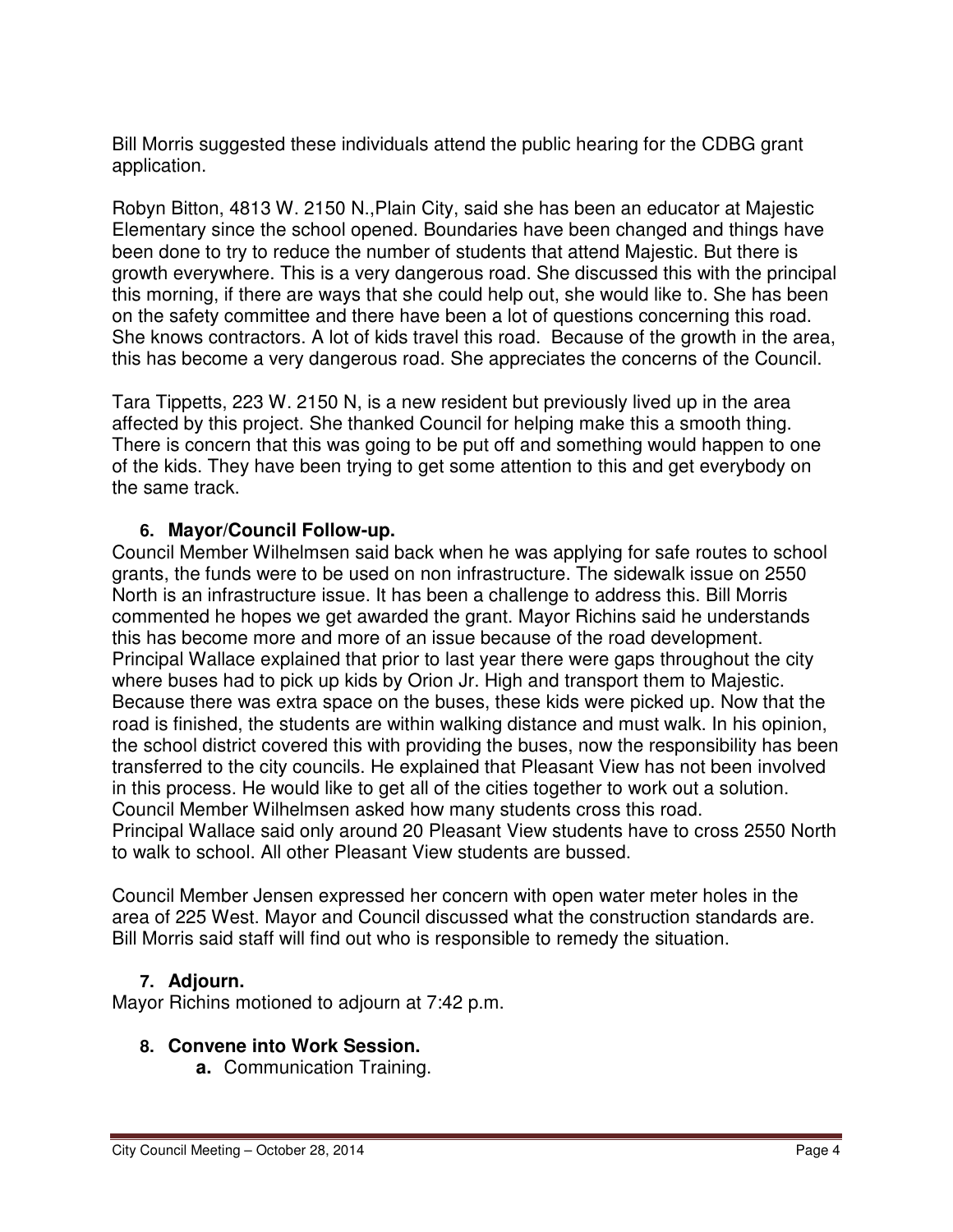Mayor Richins turned the time over to Bill Morris for communication training. Bill Morris explained the need to have open communication about what they would like to see for the future of parks and recreation in Harrisville City. Bryan Fife is trying to keep the taxes low and doesn't have enough resources to put into practice all of the suggested ideas. Bill Morris also said Council Member Jensen has expressed her interest in introducing some new things to recreation.

#### **a. Parks and Recreation**

Council Member Jensen said she has been searching her own interests with respect to recreation. She feels baseball is dying out but basketball is ramping up. Bryan Fife said the numbers are coming in for the boy's basketball season now, but the numbers for girl's basketball were up. Council Member Jensen agreed and said the numbers are up for the lower grades in baseball but as they grow older, they drop off. She said North Ogden recreation has much higher numbers and Brigham City has implemented a comp league. Bryan Fife explained he is happy to implement new suggestions and ideas but is limited with resources. Bill Morris explained one option to consider is the old Wahlquist Jr. High. The school district is interested in making this available. They do not want the same thing to happen as the old Plain City Elementary. This type of facility would be able to handle increased recreation. Ideally the facility would be owned by the county with cities having first priority. Bryan Fife said this would open up some options for basketball. He said the new contact at Orion is working out well but they are always at the mercy of school events.

Council Member Tait asked what Bryan Fife would like to see with the program. Bryan Fife gave a brief history of the changes he has implemented since taking over the program. He feels like he has a handle on things now. He will also be implementing the volleyball program without too much additional effort. If there are more sports added he will need additional resources. Comp leagues would be too much for him to handle on his own.

He indicated he would be willing to make the recreation department as big and large as Council would like. He would need additional resources to help make sure things are worked out well. Council Member Tait asked what the high priority sports would be. Bryan Fife said basketball and baseball/softball. Mayor Richins asked about the history of the volleyball program. Bryan Fife said he was approached by the girl's gym teacher at Orion about running a program. Mayor Richins asked for a timeline for when this would fit in with the other sports. Bryan Fife said they are looking towards late summer, or early fall, before girls basketball begins. He is open to suggestions on whether to offer a co-ed youth program and an adult league. This is ready to be implemented next year. Mayor and Council gave discussion on what additional options the new Wahlquist Jr High would allow.

Council Member Jensen expressed her desire to offer a comp league for baseball. Mayor Richins pointed out recreation is not a money making venture. Bill Morris also informed Council a second option is the city owned property on 750 West. This would be an option for future development. Mayor and Council gave a brief discussion on the possibility of a joint bond between several surrounding cities for financing a recreation center.

Council Member Wilhelmsen expressed his concern with the age of the old Wahlquist building. Bill Morris said everything with exception to the gym would be torn down. The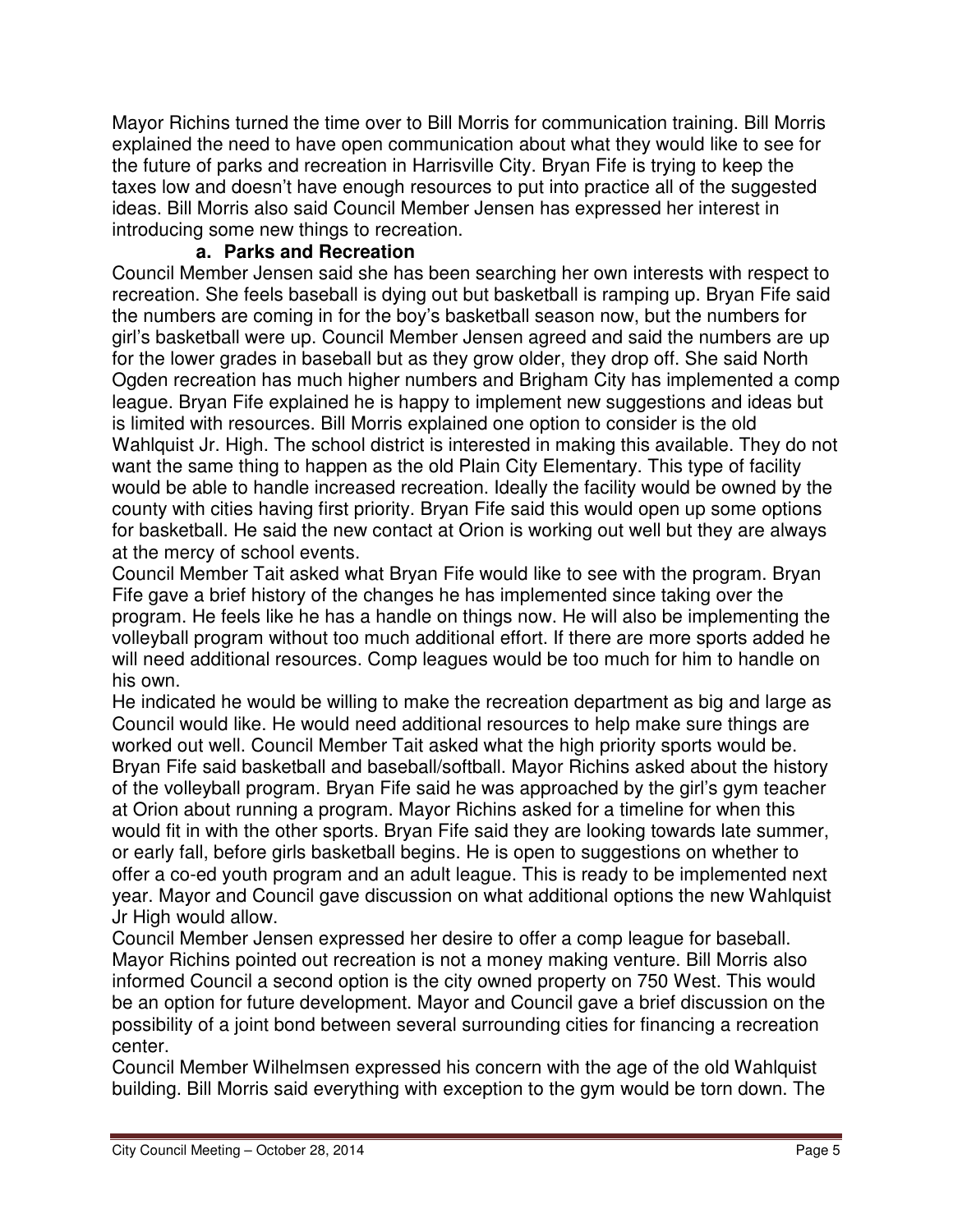science rooms,  $9<sup>th</sup>$  grade hall and the gym would be left intact. The gym also has its own HVAC system. Council Member Tait said she was relieved to know they would not be taking on the whole project. Council Member Jensen said she would like to move forward looking towards the future. Ruth Pearce asked who would pay for the demolition. Bill Morris said it makes the most sense to have Weber County add this on as it borders Weber County Fairgrounds. They would deal with the demolition and air quality issues.

# [Bryan Fife was excused.]

# **b. Heritage Days 2015**

Council Member Jensen said in her opinion she doesn't feel the need to cancel Heritage Days. Mayor Richins said they didn't intend to cancel Heritage Days just move the date. Council Member Jensen thinks we need consistency and the same thing as last year; with activities all day. She would like to see more food vendors. Mayor Richins said the most important thing is to set the date tonight. Council Member Jensen said she would like to move it to July. She received feedback that city activities need to be in July. Mayor and Council gave discussion about possible dates to hold Heritage Days. Council Member Tait suggested June 27<sup>th</sup> with Little Miss Harrisville the night before. Mayor and Council agreed to set the date for Heritage Days 2015 celebration on June  $27<sup>th</sup>$ , 2015. Council Member Jensen went over her list for planned events; breakfast, Little Miss Harrisville, car show, parade, glow in the dark run, Harrisville's Got Talent, disc golf tournament, 3-3 Basketball, golf tournament, pinewood grand prix, America Ninja Warrior and baby contest. She made some Council assignments. Council Member Tait will head up Little Miss Harrisville and Council Member Wilhelmsen will be in charge of Harrisville's Got Talent. Mayor Richins said the individual who organized the golf tournament has backed out. Bill Morris offered Toad's fun zone and suggested a mini golf tournament.

Council Member Jensen said due to safety concerns, the baseball tournament will not be held. Mayor and Council discussed where to hold the pinewood grand prix. Ruth Pearce suggested the tennis courts.

Mayor and Council gave discussion about surrounding city celebrations; as this might be the date for Pleasant View's Founder's Day celebration.

Council Member Jensen gave a rough time line for events. Glow in the dark 5K will be held the night before. Car show will run from 8-1:30pm. Baby Contest at 10am on the bowery stage. Disc golf will begin at 2:30pm. Harrisville's Got Talent will run from 5:30- 7:30pm with the dance starting at 8:00pm. Mayor and Council discussed the amount of daylight available this time of year. Fireworks will be at 10pm.

Mayor and Council gave discussion about the parade and the breakfast. Council Member Jensen would like to offer prizes for parade participation. Split \$500 between 1<sup>st</sup> to 3<sup>rd</sup> places on a people's choice award. Council Member Wilhelmsen asked if ATV's will be allowed in the parade. Bill Morris said there were some issues that were addressed in the past. Council Member Jensen said she would like to charge \$5 for the breakfast. Her mother-in-law can buy food at cost. Mayor and Council gave discussion on who could run the breakfast. Council Member Jensen suggested asking the Planning Commission to cook the breakfast. Mayor Richins suggested contacting a restaurant. Council Member Jensen said nothing will be set in stone until the end of November. If things are not working out well, we will cancel that item.